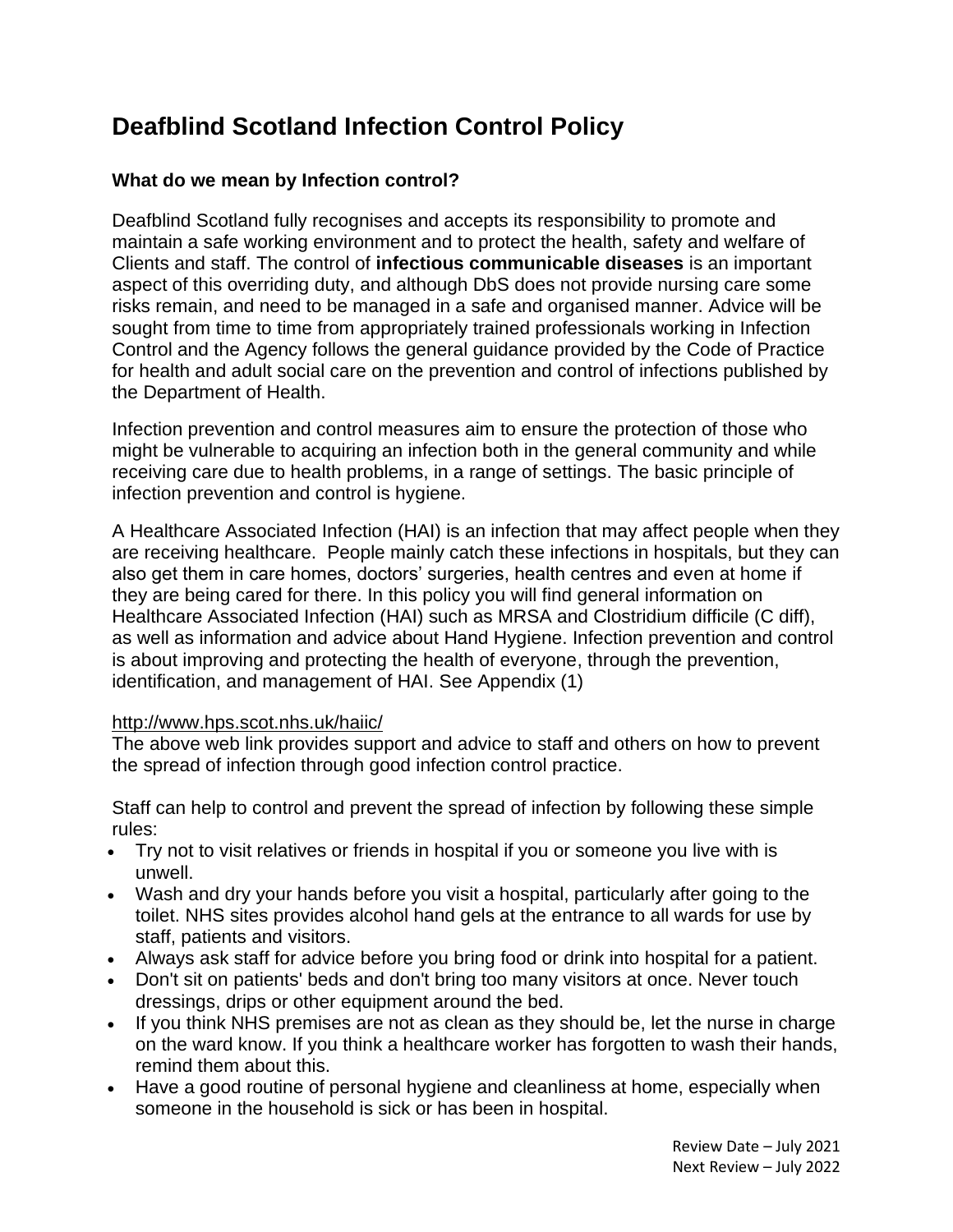• Only take antibiotics if they have been prescribed to you by a doctor, and complete the full course of treatment.

#### **Hand Hygiene**

The most common way germs are spread is by people's hands. Germs are often harmless but they can cause illnesses such as colds and tummy bugs, as well as more serious illnesses such as E.Coli and flu. Hand contact is also the most common way for infections such as MRSA and C diff to spread.

Hand washing is the single most important thing you can do to help to reduce the spread of infections. Washing your hands properly with soap and warm water can help protect you, your family, children and others.

You should make regular and thorough hand washing part of your and your family's daily routine, especially:

- Before eating or handling food
- After using the toilet
- After blowing your nose, coughing or sneezing
- After touching animals or animal waste
- After handling rubbish
- After changing a nappy
- After handling animals
- Before and after touching a sick or injured person
- Before and after visiting a hospital ward (remember alcohol-based hand rubs are also provided)

#### **Clean hands protect against infection**

- Clean your hands regularly.
- Wash your hands with soap and water, and dry them thoroughly.
- Use alcohol-based handrub if you don't have immediate access to soap and water.

#### **How do I wash my hands properly?**

Washing your hands properly takes about as long as singing "Happy Birthday" twice, using the images below.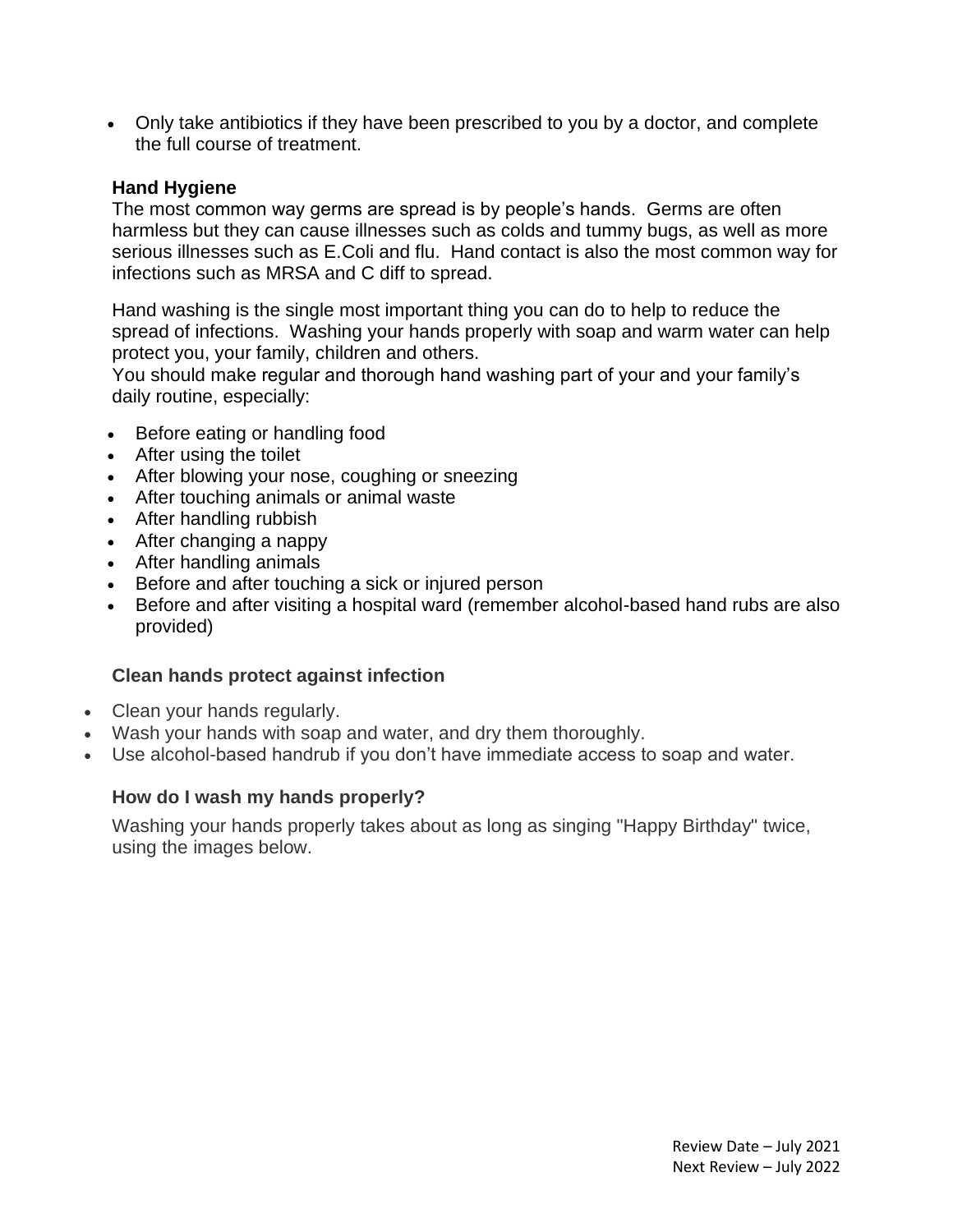

Wet hands with water



right palm over left dorsum with interlaced fingers and vice versa



rotational rubbing of left thumb clasped in right palm and vice versa



dry thoroughly with a single use towel



apply enough soap to cover all hand surfaces.



palm to palm with fingers interlaced



rotational rubbing, backwards and forwards with clasped fingers of right hand in left palm and vice versa.



use towel to turn off faucet



Rub hands palm to palm



backs of fingers to opposing palms with fingers interlocked



Rinse hands with water



... and your hands are safe.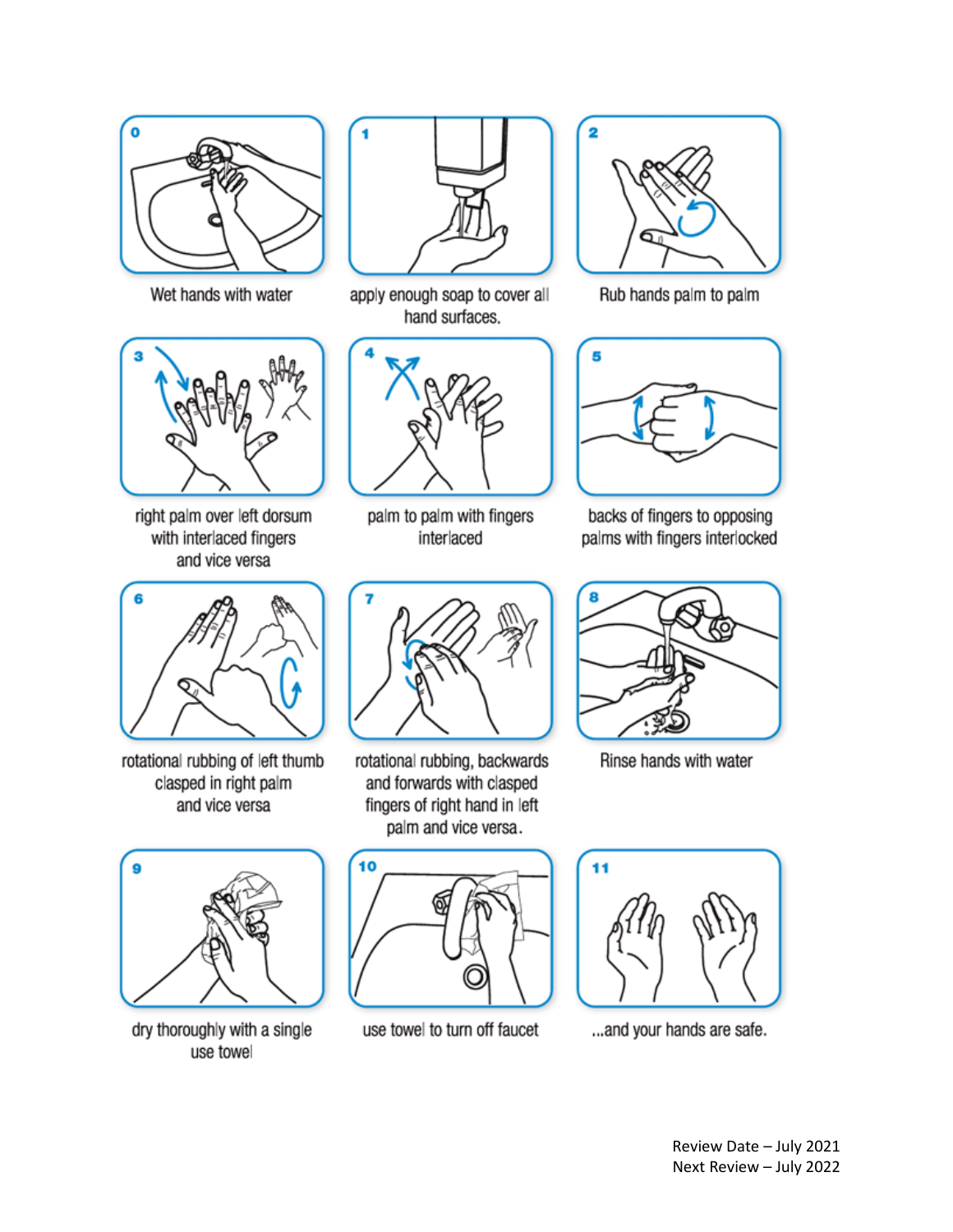## **Clostridium difficile (CDI)**

Clostridium difficile (C diff) is a germ that lives naturally in the bowel of around 3% of adults and normally causes no problems in healthy people. C diff can cause infections when the use of antibiotics upsets the balance of good and bad bacteria in the gut, allowing C diff bacteria to multiply and cause symptoms such as diarrhoea and fever.

As C diff infections are usually caused by antibiotics, most cases happen in a healthcare environment such as a hospital. Elderly people and people who have certain medical procedures to the bowel are most likely to get C diff infections.

The symptoms of C diff infection include mild to severe diarrhoea, fever and stomach pains. In many cases the infection is mild and will only last a few days but in some cases the symptoms may be more serious and last several weeks.

C diff infections are extremely contagious and are spread very easily so it is extremely important that staff, patients and visitors regularly wash their hands thoroughly with soap and water.

If a patient in hospital tests positive for C diff they may be isolated in a side room or given their own toilet or commode to prevent the infection spreading. Doctors may decide to stop their antibiotics or change them to another type.

## **Procedure**

#### **Infection Control**

- a) **Safe Working Practices** which are geared to ensuring that no employee arrives at the service user carrying any unknown Infectious Disease, or if a disease is present, that safe working practices are designed, implemented and monitored so as to minimise the risk of the disease spreading;
- b) The general principle that all employees and service users are **encouraged to report** any instance of fever, feeling unwell etc, so that a proper medical diagnosis can be made as quickly as possible, and where necessary, appropriate containment measures are put in place without delay;
- c) The principle is that any employee who becomes infected with an Infectious Disease, such as Swine Flu, for example, is **isolated** from other staff for as long as is necessary and does not take part in care activities during this time;
- d) Any Service User confirmed as having and Infectious Disease to a degree that containment and isolation is required, service provision will be reviewed for the protection of both the Service User and members of Staff. Advice will be sought from appropriately trained professionals working in Infection Control.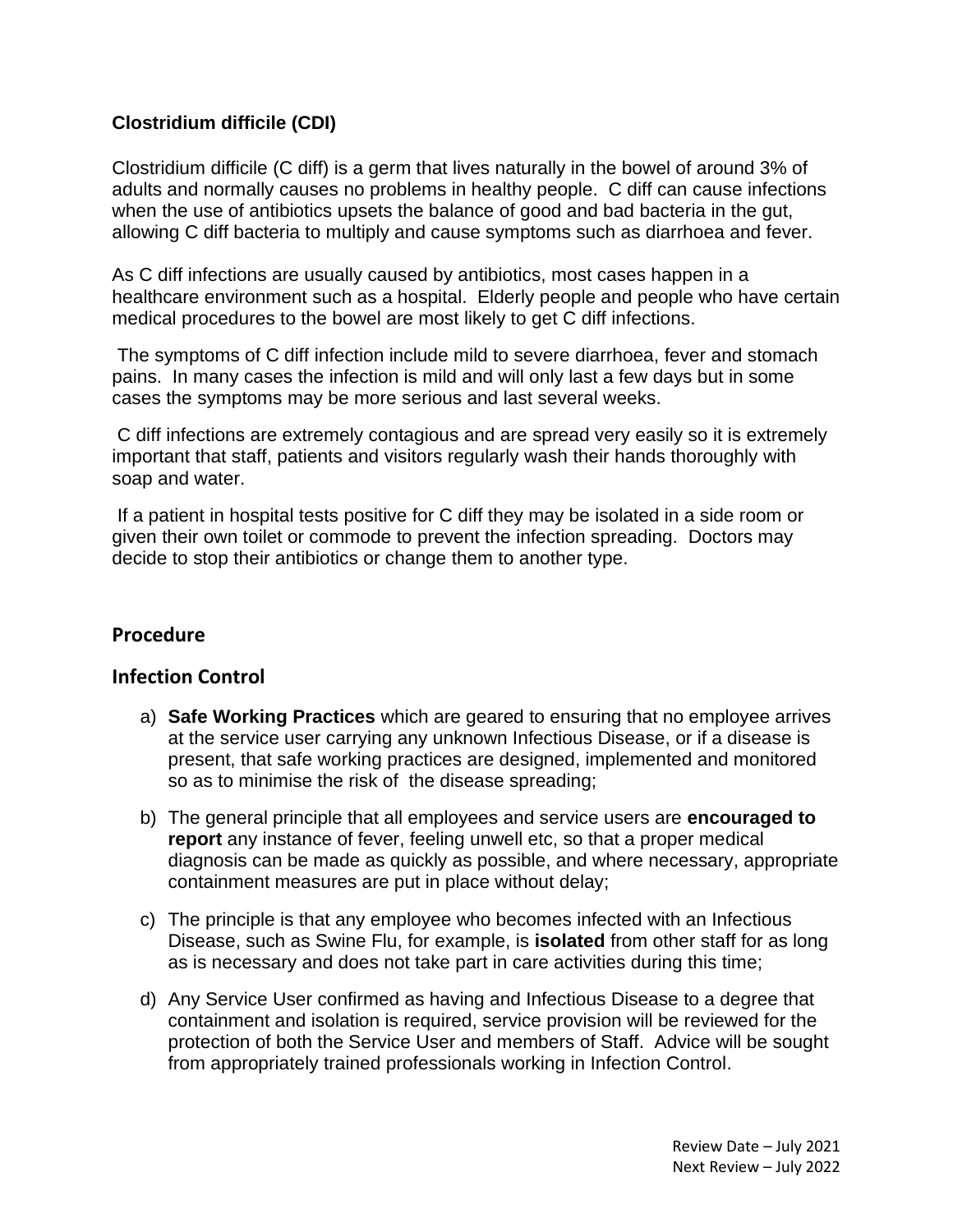- e) The implementation of **appropriate standard and universal precautions,** such as effective and regular handwashing, use of personal protective equipment etc. so as to minimise the possibility of infections being spread;
- f) The **education and training** of service users, staff etc on Infection Control and prevention measures so as to create a safe environment for everyone.

#### **Immunisation**

Staff are advised to seek medical advice on the appropriate level of immunisation for their role. Recommendations may be made in terms of updates to immunisations such as:

- Annual flu vaccination;
- Specific flu vaccination, such as swine flu;
- Hepatitis B vaccination for those care workers who may come into contact with blood or body fluids;
- BCG for those care workers who may be exposed to Clients with tuberculosis;
- Varicella vaccine, which is recommended for care workers who do not know whether they have a previous history of chicken pox or herpes zoster.

#### **Personal Protective Equipment - PPE**

- Gloves
- Aprons

#### **Why use these?**

#### **Gloves**

• To reduce the number of micro-organisms getting on the skin of the carer during certain situations where there may be high numbers present, e.g. incontinence, wound discharge, blood spills

• To reduce the chance of micro-organisms getting onto other patients or surfaces from the carer's hands

• To protect the carer's hands from chemicals, medications and cleaning fluids

#### **Aprons**

For use when your clothing is likely to have contact with body fluids and discharges.

- To protect clothing from becoming soiled with body fluids
- To reduce the number of micro-organisms getting on to clothing, particularly from the waist to knees area, when giving care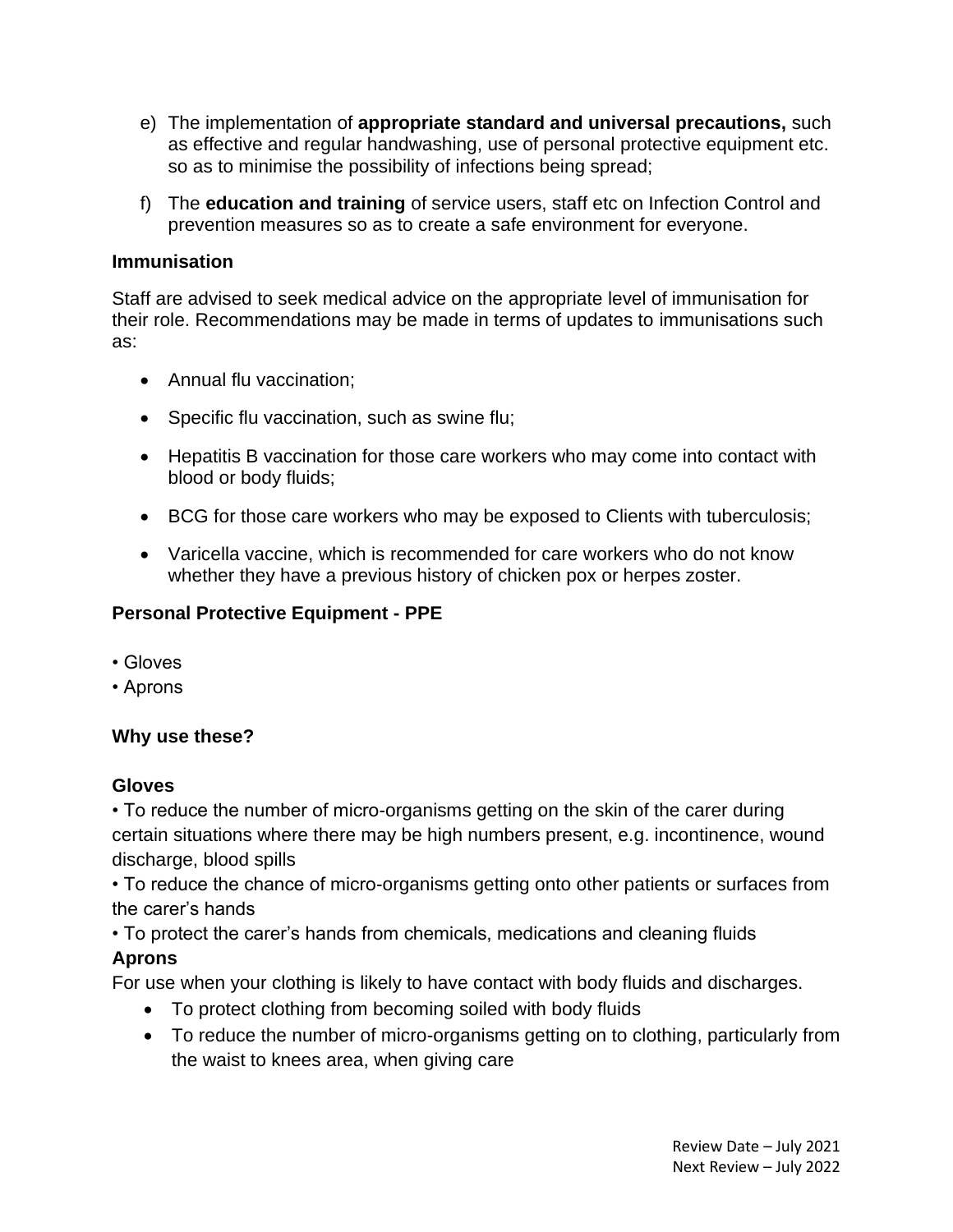- To reduce chance of transfer of micro-organisms to other people and to staff hands from contact with clothing
- dealing with incontinence
- giving personal care
- cleaning equipment
- cleaning up spills

## **What gloves to use**

**Thin polythene disposable gloves -** for food preparation and food handling, Never to be used for personal care, split easily and leak, slip off hands easily.

**Single use non sterile vinyl gloves** - When person is latex sensitive, contact with spilt body fluids likely ( not as protective as latex with blood contact), changing pads, wiping bottoms, etc. dressing dirty wounds, leg ulcers, etc. when carer's skin is damaged **Single use powder free latex gloves -** When dexterity is important, manipulation or lengthy procedure likely, contact with blood is likely.

**Nitrile gloves -** use as for latex gloves when person is latex sensitive, better than vinyl when manipulation or dexterity important more protective than vinyl for blood contact

## **Eye/face protection**

When carrying out procedures where spray or aerosols may be created

The storage of PPE should be in a place that is easy for people to collect it and put it on. If a service user is isolated and relatives and friends are required to use PPE to prevent the spread of infection then PPE should be supplied in an obvious way to tell people they are required to use it, such as outside the person's room.

• Plastic gloves and aprons can present a significant choking and/or suffocation risk to certain vulnerable groups. They can also be placed in drainage pipes and toilets and cause damage or flooding problems. Is the personal protective equipment stored in a place where members of these vulnerable groups are unable to access it without supervision?

# **Applying, removing and disposing of PPE**

PPE will only protect you and others if you know how to put it on and take it off correctly and dispose of it safely. The following gives you some general guidance, but specific PPE items vary.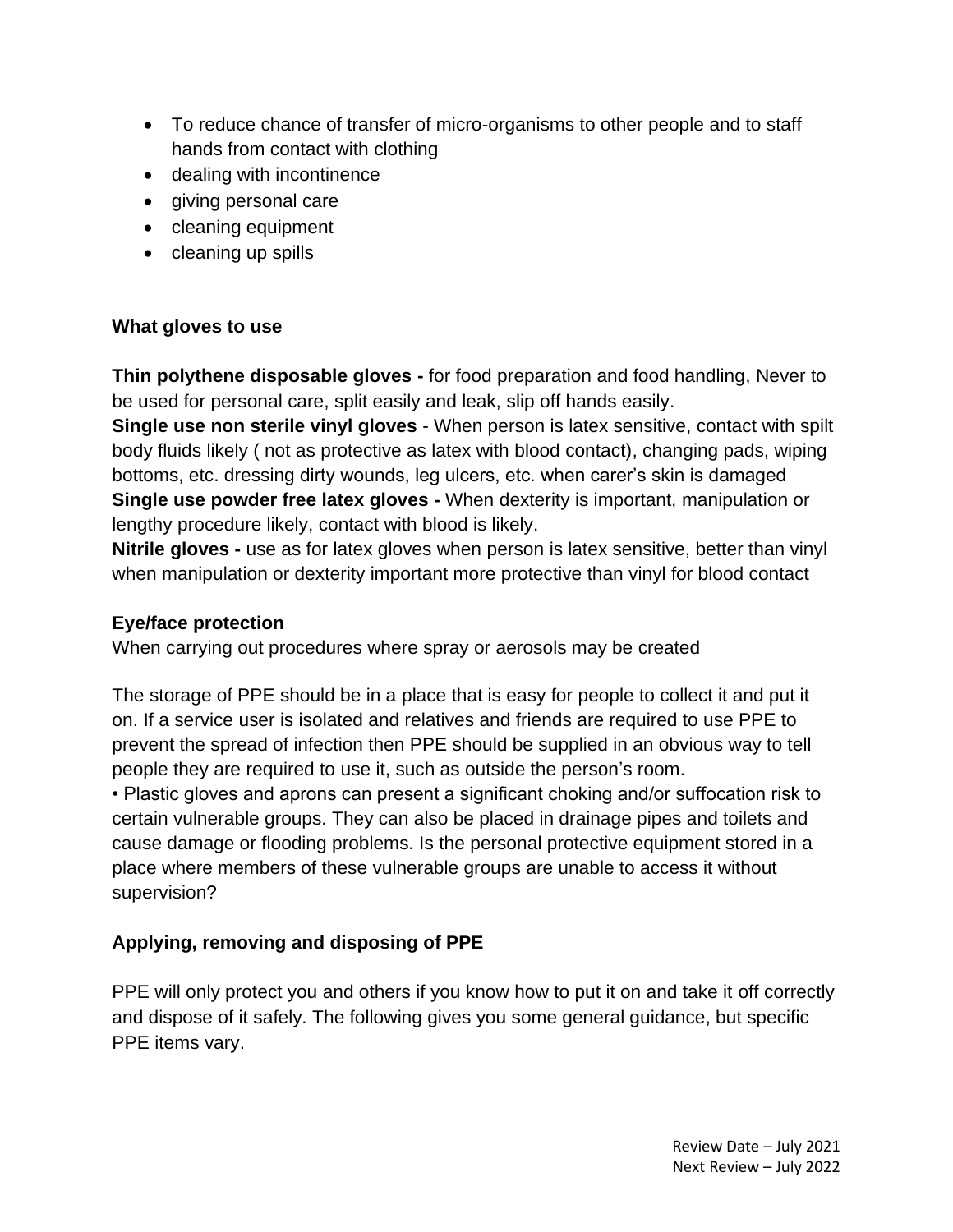#### Disposable gloves

## **Putting on**

- select correct glove size and type.
- perform hand hygiene.
- pull to cover wrists.

## **Taking off**

- grasp the outside of the glove with the opposite gloved hand and peel off.
- hold the removed glove in the gloved hand.
- slot your finger under the lip of the remaining glove and peel it off, taking care not to touch the contaminated outer surface.
- dispose of the gloves in the waste bin.
- perform hand hygiene.

#### Disposable aprons

Aprons must always be changed after you finish care activites.

## **Putting on**

Pull the apron over your head and fasten at the back of your waist.

## **Taking off**

- unfasten (or break) the ties.
- pull the apron away from your neck and shoulders, lifting it over your head and taking care to touch the inside only, not the contaminated outer side.
- fold or roll the apron into a bundle with the inner side outermost.
- dispose of the apron in the waste bin.
- perform hand hygiene.

For further guidance visit the training resource below for the disposal of specific clinical and other waste streams.

[http://rcnhca.org.uk/health-safety-and-security/infection-prevention-and](http://rcnhca.org.uk/health-safety-and-security/infection-prevention-and-control/personal-protective-equipment/)[control/personal-protective-equipment/](http://rcnhca.org.uk/health-safety-and-security/infection-prevention-and-control/personal-protective-equipment/)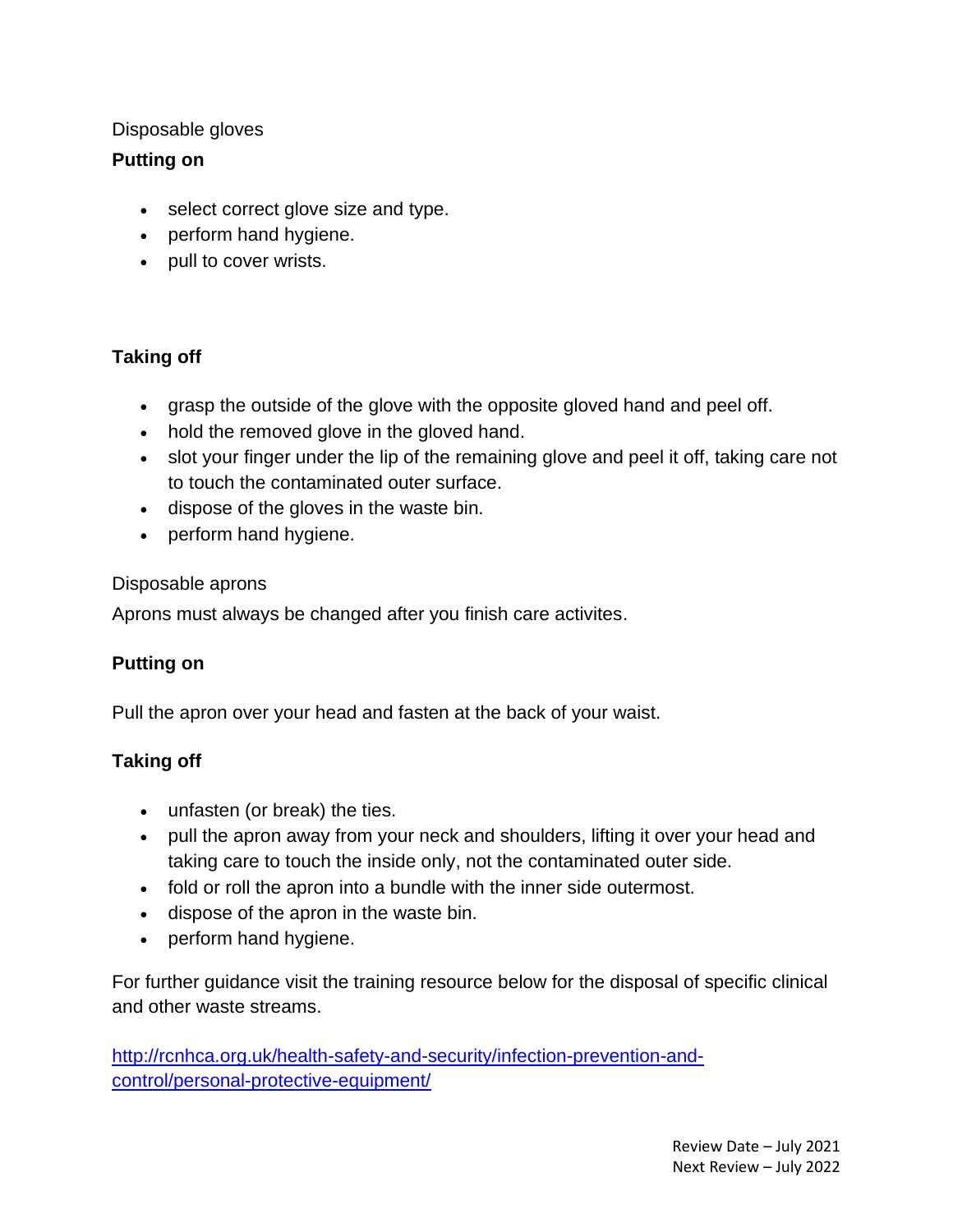# Appendix (1)

|    | <b>Infection diseases.</b>                                                                                                                       | <b>Impact</b>                                                             | <b>Preventative/reactive measures</b>                                                                                                                                                                                                                                                                                                                                                                                                                                                                                                                                                                                                                                                                                                                                                                                                                                                                                                                                                                                                                                                                                                                                                                                                                                                                                                                                                                                                                                                                                                                                                                                                                                                                        |
|----|--------------------------------------------------------------------------------------------------------------------------------------------------|---------------------------------------------------------------------------|--------------------------------------------------------------------------------------------------------------------------------------------------------------------------------------------------------------------------------------------------------------------------------------------------------------------------------------------------------------------------------------------------------------------------------------------------------------------------------------------------------------------------------------------------------------------------------------------------------------------------------------------------------------------------------------------------------------------------------------------------------------------------------------------------------------------------------------------------------------------------------------------------------------------------------------------------------------------------------------------------------------------------------------------------------------------------------------------------------------------------------------------------------------------------------------------------------------------------------------------------------------------------------------------------------------------------------------------------------------------------------------------------------------------------------------------------------------------------------------------------------------------------------------------------------------------------------------------------------------------------------------------------------------------------------------------------------------|
| 1. | Inability to deliver<br>contracted services due<br>to sickness as a result<br>of pandemics such as<br>Coronavirus. Of a level<br>between 20-50%. | Vulnerable adults<br>could be left without<br>access to vital<br>supports | Where a guide/communicator is unable to<br>fulfil an assignment the office will attempt to<br>cover this assignment with another<br>guide/communicator, until the assignment is<br>covered. Where this is unsuccessful, DbS<br>may invoke the policy of utilising office staff<br>as guide/communicators. All staff undergo<br>training in Communication and Guiding<br>Skills to equip them with the knowledge and<br>practical skills in working with deafblind<br>people. The More Vulnerable Service user<br>lost would be prioritised first. Particularly<br>where the service user was living alone<br>without adequate daily support at home<br>through formal or informal carers.<br>Where a Service User was confirmed as having<br>an Infectious Disease or was symptomatic if<br>testing is unavailable where containment and<br>isolation is required, service provision will be<br>reviewed and steps taken to ensure the<br>protection of both the Service User and<br>members of Staff. NHS guidance would be<br>applied including use of PPE and periods of self<br>isolation supported. Advice will be sought from<br>appropriately trained professionals working in<br>Infection Control. Service would only be<br>withdrawn for the safety of staff and other<br>service users if service user was deemed to be<br>safely in the care of appropriate and adequate<br>formal or informal carers or was being taken into<br>a hospital setting. This situation would be kept<br>under regular review and every effort would be<br>made to ensure those with most complex<br>communication needs continued to have<br>communication support as long as was<br>considered safe or reasonable. |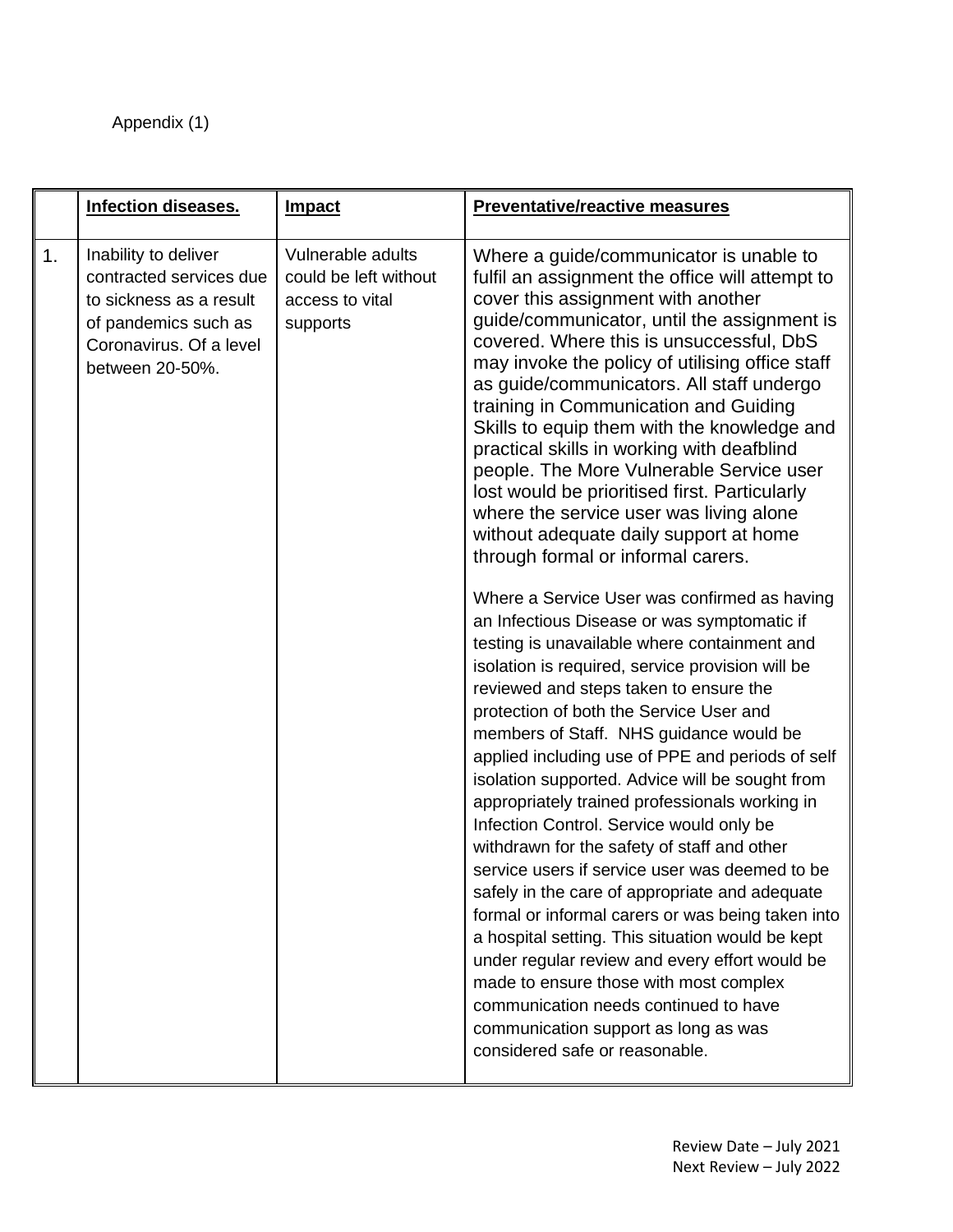In the event of a pandemic occurring reducing staff availability by 20% - 50%. DbS will undertake measures of ensuring services to our most vulnerable adults are prioritised. Thereafter, all Service Users immediate support needs will be prioritised to meeting essential needs for daily living, for example, shopping, housing repairs, medical appointments and medication. Service would be provided online with social distancing and self isolation Government Guidance. Service staff will not support service users to breach this. In the case where this occurs and the health and safety of an individual is of concern then this will be deemed a reportable incident. The service user will be advised that this may be the case.

DbS has procedures in place which allow authorised staff to access all IT systems and database including care management system remotely.

DbS has agreed processes where calls will be diverted off site as necessary if required to ensure service continuity.

A limited daily phone and email line will be made available to service users who are in self isolation to enable social and emotional support is available to give service users reassurance.

Frontline staff will have access to line managers and thereafter senior managers at all times during working outs for support and advice.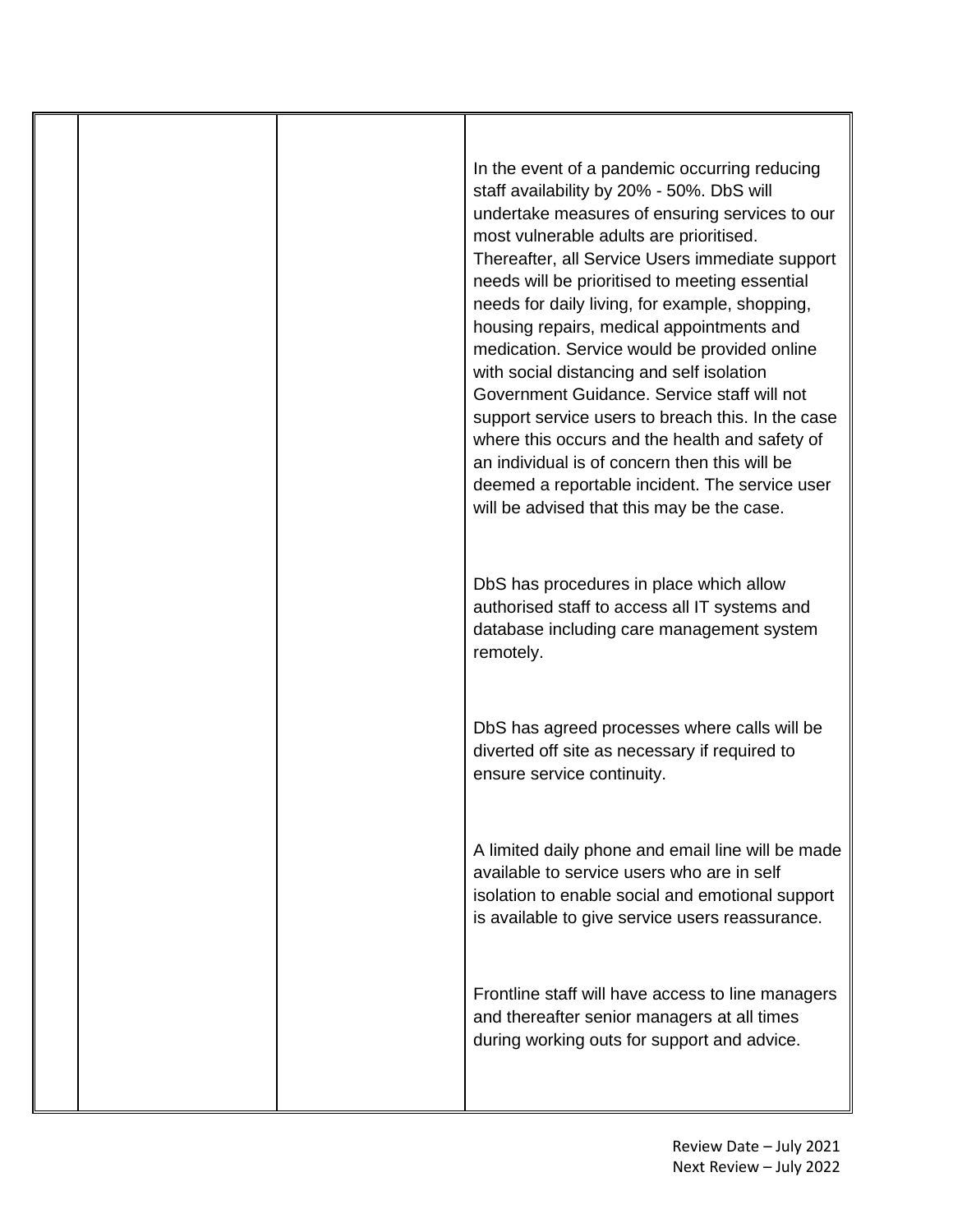|    |                                            |                                                                           | All staff must report sickness absence in a timely<br>manner no later than one hour before service<br>delivery time to support reallocation of work.                                                                                                                                                                                                                                                                                                                                                                                                                                                                                                                                                                                                                                                                                                                                                                                                                                                                             |
|----|--------------------------------------------|---------------------------------------------------------------------------|----------------------------------------------------------------------------------------------------------------------------------------------------------------------------------------------------------------------------------------------------------------------------------------------------------------------------------------------------------------------------------------------------------------------------------------------------------------------------------------------------------------------------------------------------------------------------------------------------------------------------------------------------------------------------------------------------------------------------------------------------------------------------------------------------------------------------------------------------------------------------------------------------------------------------------------------------------------------------------------------------------------------------------|
| 2. | Service Delivery during<br>holiday periods | Vulnerable adults<br>could be left without<br>access to vital<br>supports | On public holidays when there is an<br>abridged service, priority is given to:<br>Those deafblind people who are most<br>vulnerable, living alone; medical<br>appointments; Other emergencies which<br>may occur.<br>When the office is closed and there is a<br>problem with the service, or in the event of<br>the guide/communicator not having arrived,<br>the service-user has an out of hours number<br>to contact. For other emergencies the<br>service-user should contact out of hours<br>social work or the emergency services.<br>DbS holiday year runs from January -<br>December, staff are required to follow<br>Terms & Conditions for requesting annual<br>leave and ensure holidays are spread<br>evenly throughout the year. Monitoring<br>processes are in place to ensure no influx of<br>holidays at a particular time. Further<br>measures include reduced activities during<br>peak holiday periods and where necessary<br>DbS may invoke the policy of utilising office<br>staff as guide/communicators. |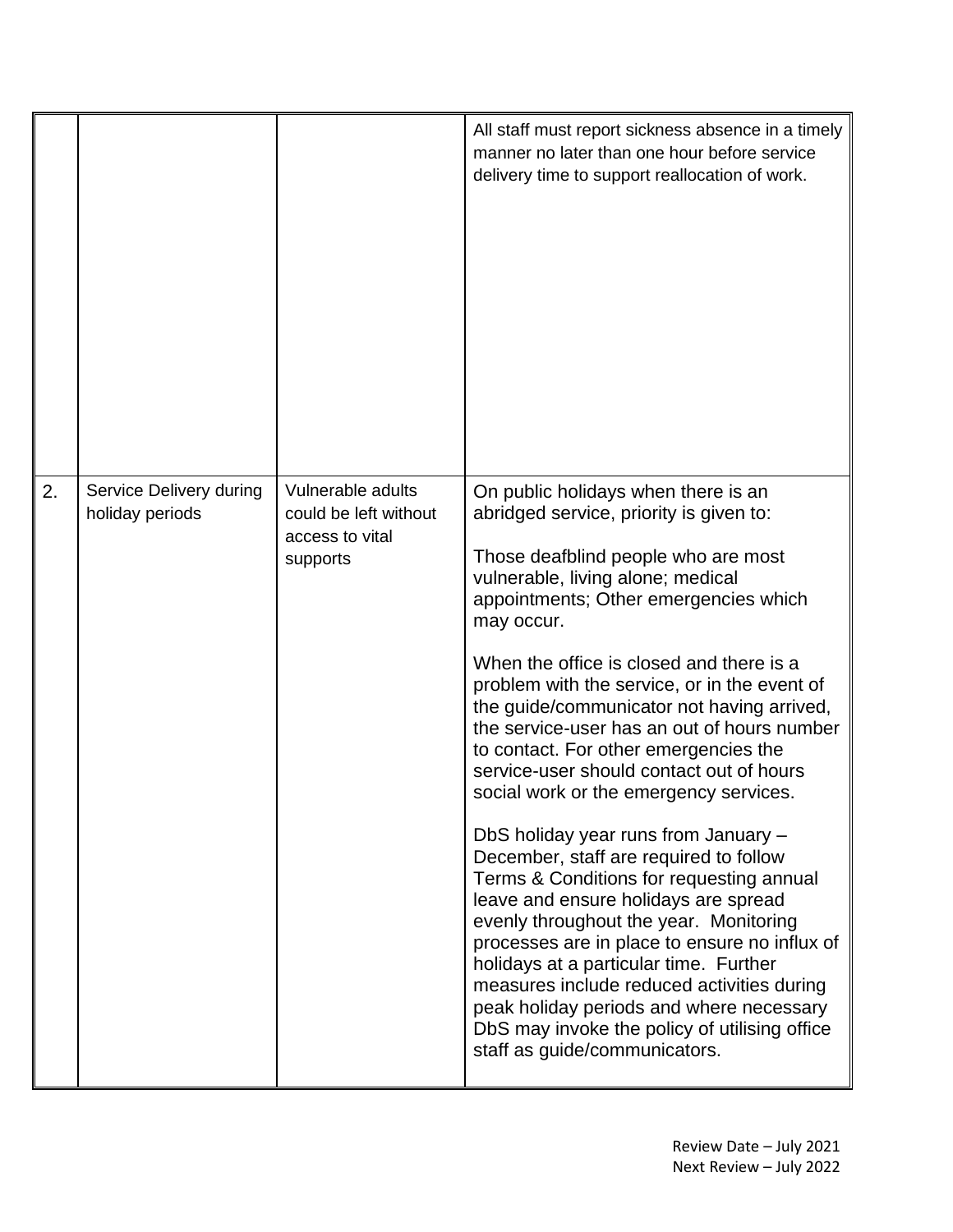|    |                                                |                                                                                                                             | If necessary, and in line with parameters of<br>employment law, DbS would uphold their<br>right to cancel annual leave in exceptional<br>circumstances such as a pandemic.                                                                                                                                                                                                                                 |
|----|------------------------------------------------|-----------------------------------------------------------------------------------------------------------------------------|------------------------------------------------------------------------------------------------------------------------------------------------------------------------------------------------------------------------------------------------------------------------------------------------------------------------------------------------------------------------------------------------------------|
| 3. | Infectious diseases                            | Potential of cross<br>contamination and risk<br>of illness to<br>vulnerable/sick or<br>elderly adults and the<br>workforce. | In the event of an outbreak of an infectious<br>disease DbS will take full advice from<br>appropriate Health sources and follow all<br>NHS guidance and where advised deliver an<br>abridged service focusing on most<br>vulnerable until matters improve<br>accordingly.                                                                                                                                  |
|    |                                                |                                                                                                                             | All members of Staff will be updated with<br>advice and guidance from appropriate<br>Health sources including Health Protection<br>Scotland and reissued with DbS Infection<br>Disease Policy. Daily contact will be<br>maintained with all frontline staff who are<br>lone working and as above access provided<br>to a line managers and senior manager<br>thereafter at all times during working hours. |
|    | <b>Winter Flu Planning</b>                     | <b>Impact</b>                                                                                                               | <b>Preventative/reactive measures</b>                                                                                                                                                                                                                                                                                                                                                                      |
| 1. | Potential outbreak of<br>Winter Flu Viruses at | Reputational<br>impact/service                                                                                              | Employees are fully updated with relevant Policy<br>& Procedures/operational Risk Assessments in                                                                                                                                                                                                                                                                                                           |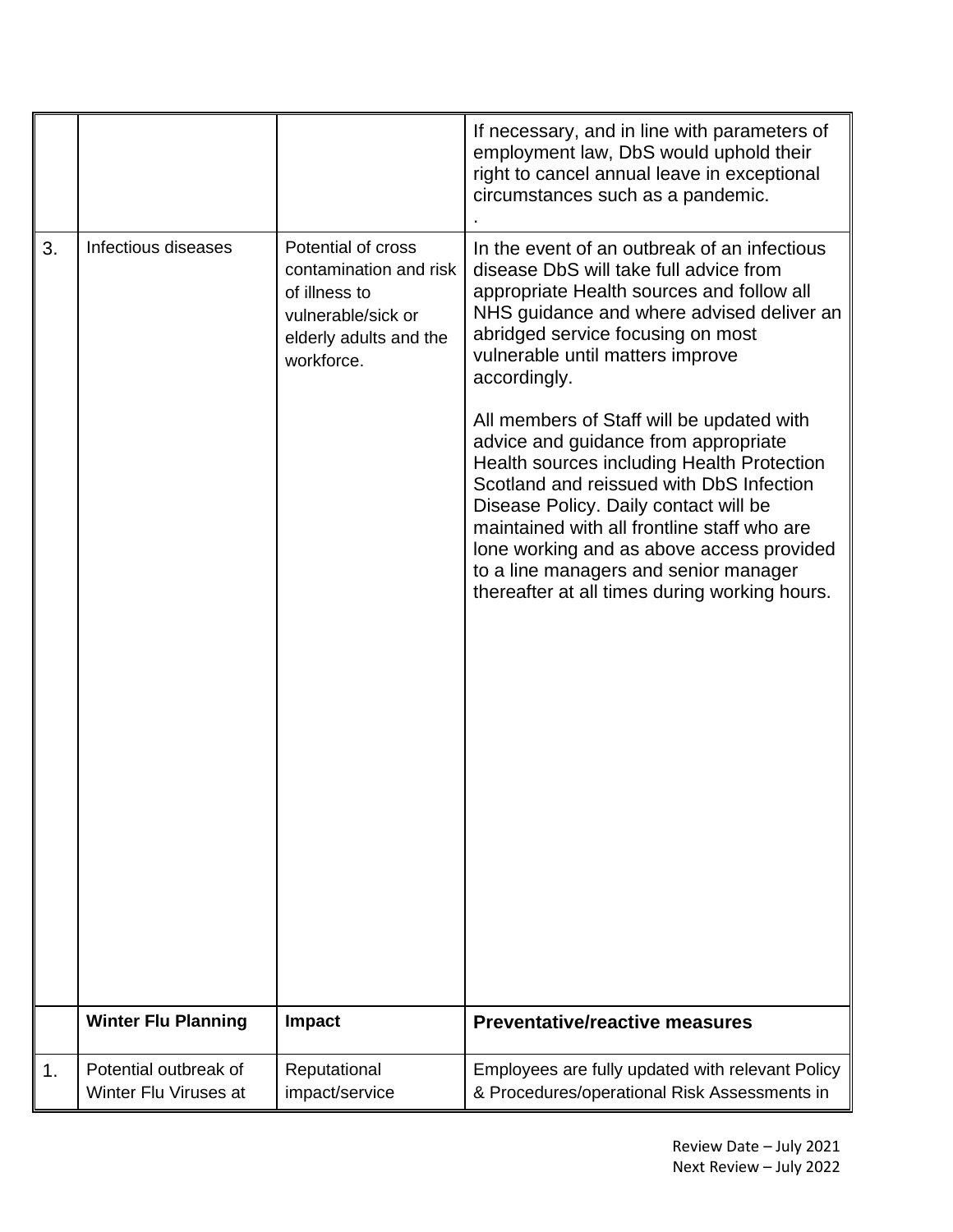| <b>Training Centre</b><br>amongst<br>employees/guide<br>communicators. | closure. So far as is<br>reasonably practicable<br>under the Health and<br>Safety at Work Act<br>1974 ensuring a safe<br>working environment<br>for all employees in<br>line with Scottish<br>Government<br>restrictions and<br>guidance and legal<br>obligations. | line with Government Guidelines in accordance<br>with infectious diseases. Levels/measures in<br>place to help eliminate outbreak of Winter Flu.<br>Limited opening of centre by skeleton staff and<br>Office based employees default to working from<br>home to minimise cross contamination of<br>infection between staff. Employees encouraged<br>to obtain Flu Vaccination to maximise uptake of<br>Scottish Governments flu vaccination<br>programme for workers in Social Care<br>environments. |
|------------------------------------------------------------------------|--------------------------------------------------------------------------------------------------------------------------------------------------------------------------------------------------------------------------------------------------------------------|-------------------------------------------------------------------------------------------------------------------------------------------------------------------------------------------------------------------------------------------------------------------------------------------------------------------------------------------------------------------------------------------------------------------------------------------------------------------------------------------------------|
|                                                                        | <b>Potential cross</b><br>contamination<br>between<br>employees/members/<br>service users.                                                                                                                                                                         | Employees using centre require to sign and<br>agree compliance with Covid-19/Infectious<br>Diseases in respect of Health and Safety<br>measures in place. All employees to use PPE<br>appropriately and comply with<br>uptodate.guidelines. Induction provided to all<br>using centre.                                                                                                                                                                                                                |
|                                                                        | Operation and<br>business risk<br>increases.                                                                                                                                                                                                                       | Minimise employee movement between service<br>users and implement use of staff bubbles to<br>ensure minimal disruption to services provided.                                                                                                                                                                                                                                                                                                                                                          |
|                                                                        |                                                                                                                                                                                                                                                                    | Ensure employees do not undertake work if<br>experiencing symptoms of an infection and<br>obtain Covid 19 testing if appropriate.                                                                                                                                                                                                                                                                                                                                                                     |
|                                                                        |                                                                                                                                                                                                                                                                    | Ensure that employees who are required to self<br>isolate or experience winter full symptoms are<br>not financially penalised.                                                                                                                                                                                                                                                                                                                                                                        |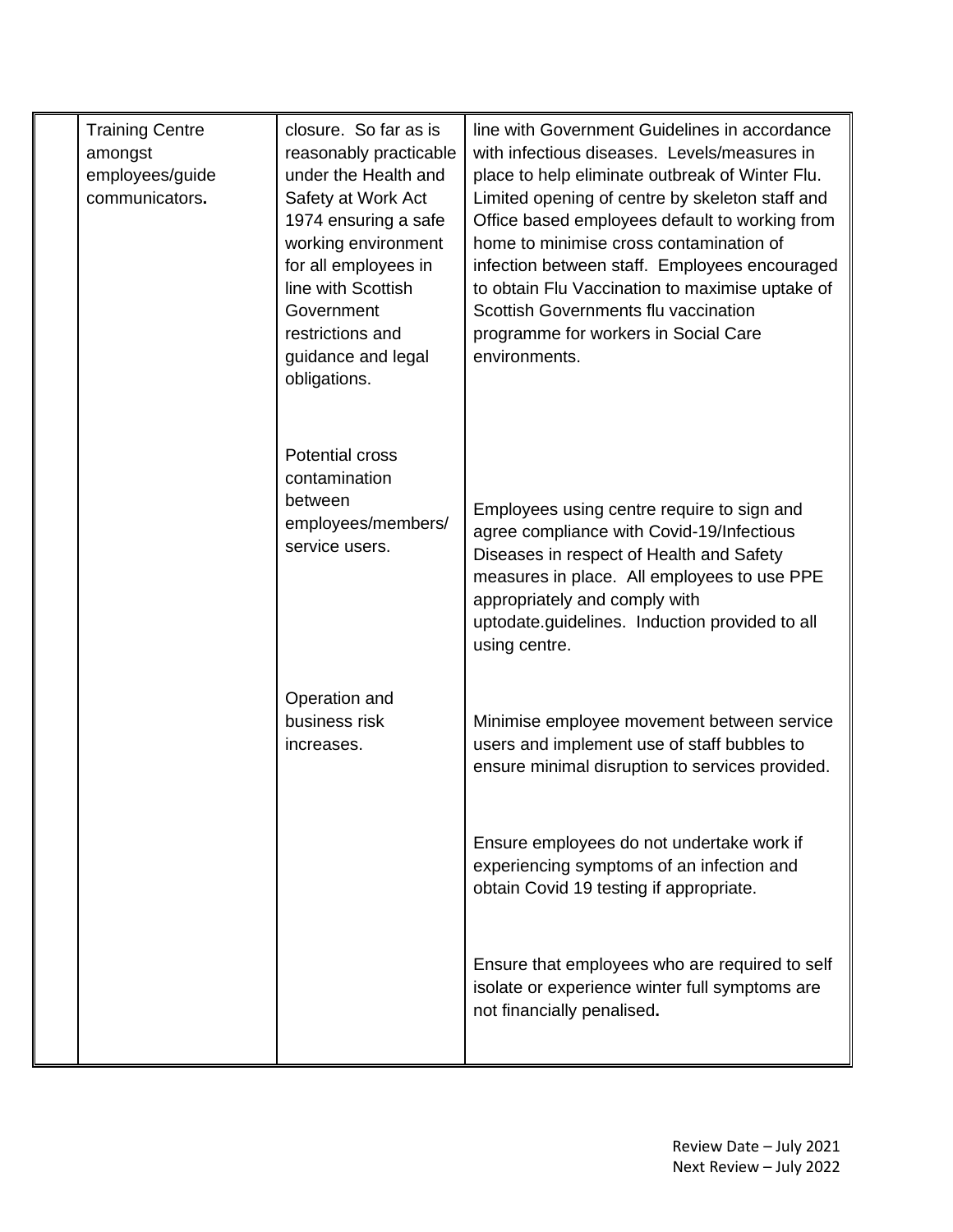| 2. | Potential Outbreak of<br>Winter Flu viruses.<br>Service | Inability to deliver<br>contracted services<br>due to sickness.                                                                                                                                | Full information and advice in accessible formats<br>from appropriate Health and Government<br>Sources following up to date guidance.                                                                                                                                                                                                                                                                              |
|----|---------------------------------------------------------|------------------------------------------------------------------------------------------------------------------------------------------------------------------------------------------------|--------------------------------------------------------------------------------------------------------------------------------------------------------------------------------------------------------------------------------------------------------------------------------------------------------------------------------------------------------------------------------------------------------------------|
|    | User/membership                                         | Vulnerable adults left<br>without access to vital<br>support.                                                                                                                                  | Comply with regulatory bodies ie Care<br>Inspectorate and Scottish Social Services<br>Council (SSSC) on dealing and reporting any<br>incidents as required.                                                                                                                                                                                                                                                        |
|    |                                                         | Potential of cross<br>contamination.                                                                                                                                                           | Suitable levels of stock and supply of Personal<br>Protective equipment available at all times. All<br>employees use PPE appropriately and comply<br>with relevant guidance.                                                                                                                                                                                                                                       |
|    |                                                         | Reputational<br>impact/service<br>closure.                                                                                                                                                     | Employees encouraged to obtain Flu<br>Vaccination to maximise uptake of Scottish<br>Governments flu vaccination programme for<br>workers in Social Care environments.                                                                                                                                                                                                                                              |
|    |                                                         |                                                                                                                                                                                                | Minimise employee movement between service<br>users and implement use of staff bubbles to<br>ensure minimal disruption to services provided.                                                                                                                                                                                                                                                                       |
|    |                                                         |                                                                                                                                                                                                | Ensure employees do not undertake work if<br>experiencing symptoms of an infection and<br>obtain Covid 19 testing if appropriate.                                                                                                                                                                                                                                                                                  |
| 3. | Potential Outbreak -<br><b>Winter Flu Charity Shop</b>  | Reputational impact.<br>So far as is<br>reasonably practicable<br>under the Health and<br>Safety at Work Act<br>1974 ensuring a safe<br>working environment<br>for all<br>employees/volunteers | Employees/volunteers are fully updated with<br>relevant Policy & Procedures/operational Risk<br>Assessments in line with Government<br>Guidelines, in accordance with Covid-19 and<br>infectious diseases. Levels/measures in place<br>to help with elimination/engineering controls and<br>administration controls whereby limiting the<br>hazard/virus and the impact of an outbreak<br>within the Charity Shop. |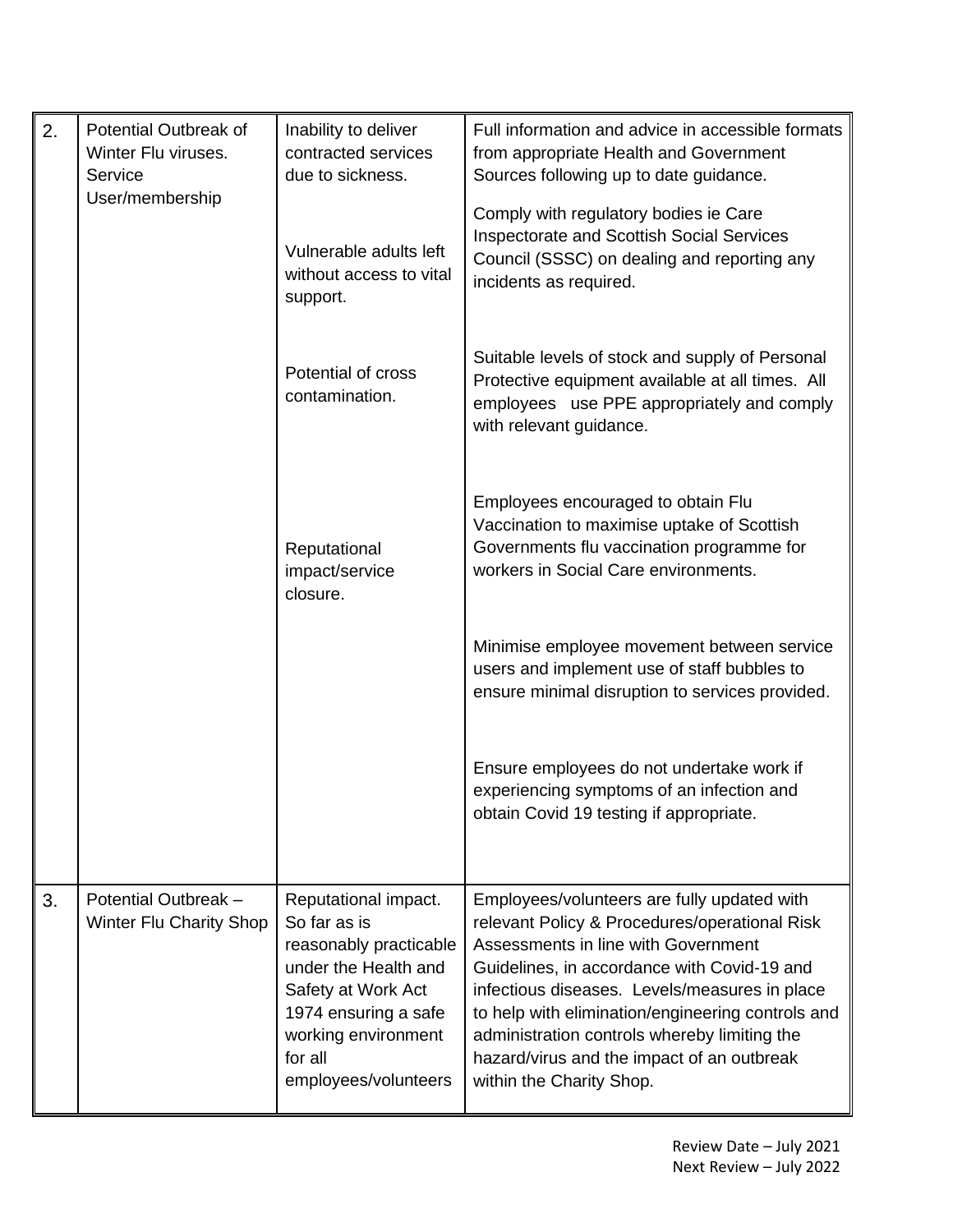|    |                                                  | in line with COVID-19<br>and legal obligations.<br><b>Potential cross</b><br>contamination<br>between<br>employees/members<br>of the<br>public/volunteers<br>specifically extremely<br>vulnerable/shielding<br>group.<br>Operational and<br>business risk<br>increases. | Involvement of 3 <sup>rd</sup> party charity retail association<br>in line with Revolve - Zero Waste Scotland to<br>support implementation of Infection Prevention<br>and control measures.<br>Employees and volunteers who are eligible are<br>encourage to obtain Flu Vaccination to maximise<br>uptake of vaccine.<br>All employees/volunteers to use PPE<br>appropriately and comply with<br>uptodate.guidelines. Induction provided to all<br>using Charity Shop.                          |
|----|--------------------------------------------------|-------------------------------------------------------------------------------------------------------------------------------------------------------------------------------------------------------------------------------------------------------------------------|-------------------------------------------------------------------------------------------------------------------------------------------------------------------------------------------------------------------------------------------------------------------------------------------------------------------------------------------------------------------------------------------------------------------------------------------------------------------------------------------------|
| 1. | <b>Brexit Planning</b><br><b>Brexit Planning</b> | <b>Impact</b><br>Supplies of PPE<br>Supply chain<br>disruption of essential<br>medication, food                                                                                                                                                                         | <b>Preventative/reactive measures</b><br>Maintain inventory of PPE supplies and<br>weekly review of stocks<br>Order supplies well in advance<br>Ensure contingency stock of PPE is<br>maintained<br>Utilise PPE Hubs for additional stock if<br>required<br>DbS maintain vigilance to new<br>information regarding issues with supply<br>chains<br>Alert deafblind members of any issues<br>identified regarding vital supplies<br>Support deafblind members to source<br>supplies as necessary |